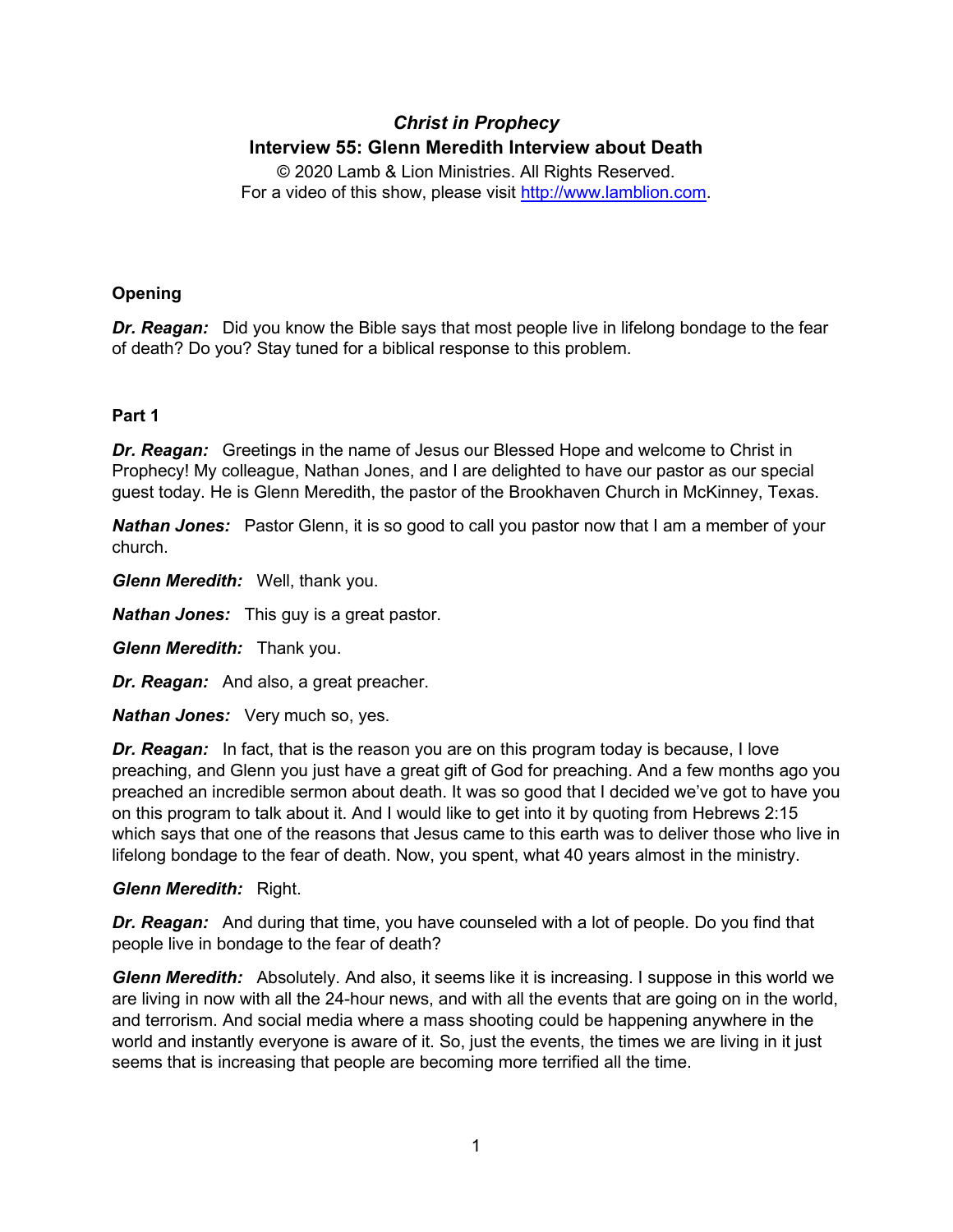*Dr. Reagan:* Well, it seems like a lot of people fear death because they don't know what is going to happen to them when they die.

*Glenn Meredith:* Right. Right. You know a lot of people don't know, especially people who don't Jesus, they don't know what happens. When I die do I just cease to exist? Do I become one with the cosmos? Am I reincarnated?

*Dr. Reagan:* Do I become an angel?

*Glenn Meredith:* Exactly. So, people don't know.

*Nathan Jones:* Do you feel that cartoons, and movies and things kind of foster that? For instance, in Star Wars Yoda disappears and becomes one with the force.

**Dr. Reagan:** "It's a Wonderful Life" Clarence becomes an angel when he does his good deed.

*Glenn Meredith:* No question of that.

*Nathan Jones:* You're constantly getting these messages from the media saying this is what happens after you die. Is that clouding their views at all?

*Glenn Meredith:* Well, I think most people probably have their theology is probably developed more by TV and movies then it is by the Bible, absolutely.

*Dr. Reagan:* Well, some people just fear death itself, the process of death. Have you found that?

*Glenn Meredith:* Well, I think that people, what I've discovered, is that even believers are afraid to die because they really don't know really what the Bible says about Heaven for example. They are under the impression that the Bible doesn't say very much about Heaven.

*Dr. Reagan:* We are going to talk about Heaven some in the second half of this program because we need to. Because I have found that if I ask people, "What is your hope?" They say, "My hope is to go to Heaven." I say, "Well, what is Heaven going to be like?" And they don't even know.

*Glenn Meredith:* Yeah.

*Nathan Jones:* Quiet.

*Glenn Meredith:* Yeah, they don't think that anybody knows. And they think that the Bible is pretty silent about it. And so, there is nothing in their understanding of even Heaven that gives them any comfort or inspiration. And then a lot of people are afraid, I think, that death is somehow going to randomly happen to them or to their children, or to their loved ones.

*Dr. Reagan:* Or I think too, a lot of people are afraid of death because they fear they are going to have a long agonizing, painful death.

*Glenn Meredith:* Absolutely, so it is how they are going to die. Absolutely.

*Dr. Reagan:* So, how do you counsel people about these kinds of fears?

*Glenn Meredith:* Well, we will talk about Heaven in the second part of the program today because I think the Bible tells us a whole lot more about Heaven then people they think it does.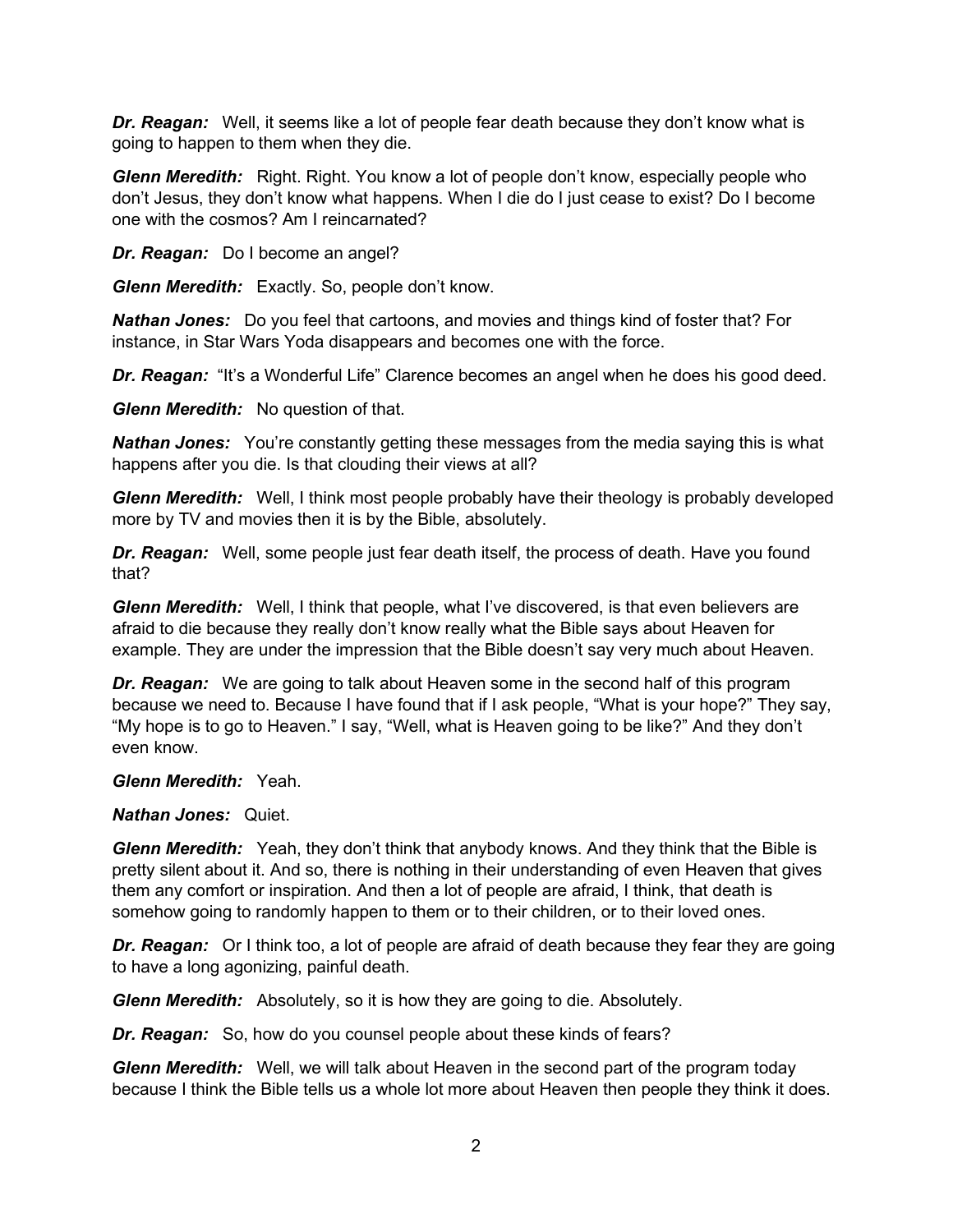#### *Dr. Reagan:* Yes, it does.

*Glenn Meredith:* And it is exciting, and so I think comforting. But for me one of the things that has been greatly comforting to me is a passage that is found in Psalm 139:16 where the Lord is talking about, or David is talking about how the Lord saw him when he was being formed in his mother's womb. And God knit him together while he was there. And it says, "Your eyes saw my unformed body before I was ever born." And said, "All the days ordained for me were written in your book before one of them came to be."

### *Dr. Reagan:* Absolutely.

*Glenn Meredith:* And I believe that none of us are a random accident, God had a purpose and plan for which He created every one of us. And so many people it seems like they think they are born and then God watches and observes them for awhile and sees what gifts and talents they have, and then tries to figure out what to do with them. But rather than that I believe that the Bible says that God has a purpose and plan that He is wanting to fulfill in this world, at this time, at this moment in history right where they are. And that God said, "I need someone with these skills, these gifts, these talents." And God designed you. And so, you are not an accident. You are a creation of God by design. And the Bible says that God knows every part of our life, and He knows every day of our life from the time we are born, until the time we die. And all those days ordained for us before one of them comes to be.

### *Nathan Jones:* Wow.

*Glenn Meredith:* So, therefore I don't believe that it is possible for a child of God to randomly be killed or taken out, or in an accident, or an act of terrorism. God has it planned ahead of time. I believe that Christians are absolutely indestructible until God gets ready to take us home.

*Nathan Jones:* That argument was so powerful when my son decided he was going to take the life in the military, he wants to be in the Coast Guard for the rest of his life. But before he was considering joining ROTC he was scared; he didn't want to die. And my wife counseled him with that very thing. She said, "Hey, the Lord knows your days. He knows when you are going to die. You are invincible until then." And I tell you it was like a new person. He was now ready, and he jumped right in and joined. That works. That absolutely works.

### *Glenn Meredith:* Absolutely.

*Dr. Reagan:* Well, Glenn, a lot of churches teach something called soul sleep. What do you think about that?

*Glenn Meredith:* Well, I know where they get it from. They get it from passages that you've probably taught on many times on this program. The passages like 1 Thessalonians 4 when it says that we are going to sleep, our bodies are asleep, but their soul and their spirit are in Heaven. So, the Bible says to be absent from the body is to present with the Lord, 2 Corinthians chapter 5. So, when Jesus said to the thief on the cross, "Today you will be with my in Paradise." He didn't say, "Well, sweet dreams, and I'll see you in a couple of thousand years." He said, "Today you are going to be with Me in Paradise." And so, Luke chapter 16 Jesus tells the story of the rich man and Lazarus, and immediately Lazarus is comforted in the place of the righteous dead, and the rich man is consciously alive.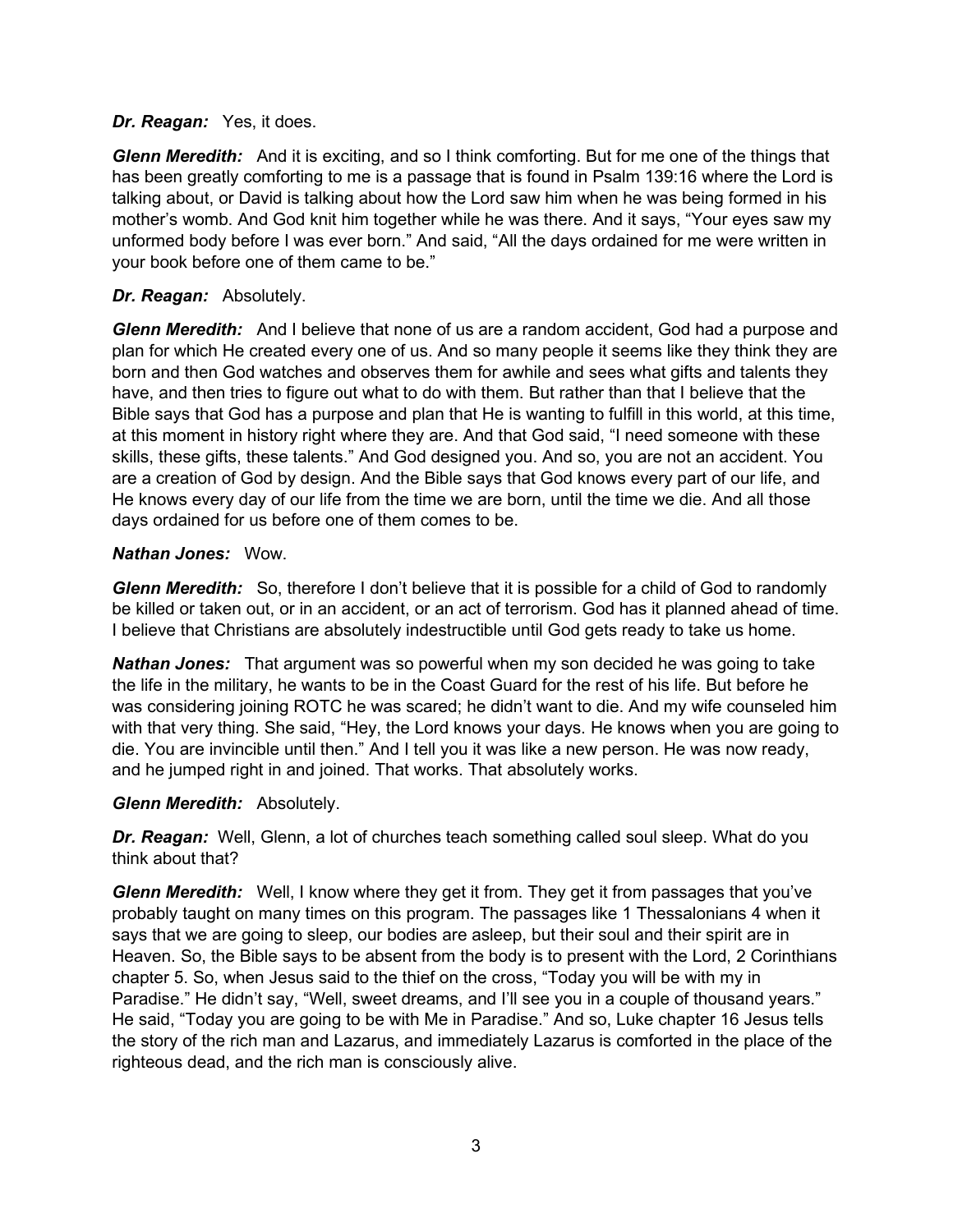**Dr. Reagan:** But you are right there are so many references in the New Testament particularly about the dead being asleep. But, the point about that is at the moment we die our spirit goes to be with the Lord, and they use the concept of sleep because the body is in effect sleeping because they day is coming when that body is going to be resurrected.

*Glenn Meredith:* Absolutely, it is a temporary condition.

*Dr. Reagan:* Yeah. So, they refer to the body as sleeping.

*Glenn Meredith:* Correct.

*Dr. Reagan:* But the soul is with the Lord.

*Glenn Meredith:* That is correct.

*Nathan Jones:* It seems as eastern mysticism continues to infiltrate the United States more and more people are believing in reincarnation; this idea that you come back and back. A Willy Nelson song, "The Highway Man" where he keeps coming back as a different person. Do you see that infiltrating the church? Do people believe in the church that they are coming back again and again in different lives.

*Glenn Meredith:* I haven't particularly run into that in our church with people like that. But I don't have any doubt, that you can see it pervading the culture. The people are more and more beginning to believe that, or that somehow when they die that their energy is somehow united with this oneness of the universe, all that eastern religious thought. But, the Bible tells us that it is appointed unto man once to die, and then after that they are going to face judgment. And so, you die once. You don't get reincarnated, you come back and you die again, you get reincarnated, and come back and die again. You live, you die, and then the day is going to come that you are going to stand before judgment before God.

*Dr. Reagan:* The result of a belief in reincarnation is just unbelievable. I'll never get over my trip to India. I saw people by the millions starving to death with cattle just roaming around everywhere, and they wouldn't kill the cow to eat it because it might be aunt so and so, or uncle so and so, or whatever because of their believe in reincarnation. Or going to they have a temple of rats where people go and they put honey on them or whatever, and lie on the floor and the rats come and eat off of them because the rats are reincarnated people, you know, and we've got to honor them. In the hotel I stayed in every morning they had a basket of fruit offered to the elephant god and had a picture of the elephant there because they believe the elephant is reincarnation of some human being. These kind of beliefs have an impact upon the whole society.

*Glenn Meredith:* Yeah, absolutely.

*Nathan Jones:* What about the atheistic belief? We hear all the time that after this--

*Dr. Reagan:* Annihilation.

*Nathan Jones:* Yeah, you just disappear you are no more. And you got to wonder well, did they get annihilated and then come back from the dead to tell us that? Usually they can't answer that. Is there a concern in the church that there is annihilation?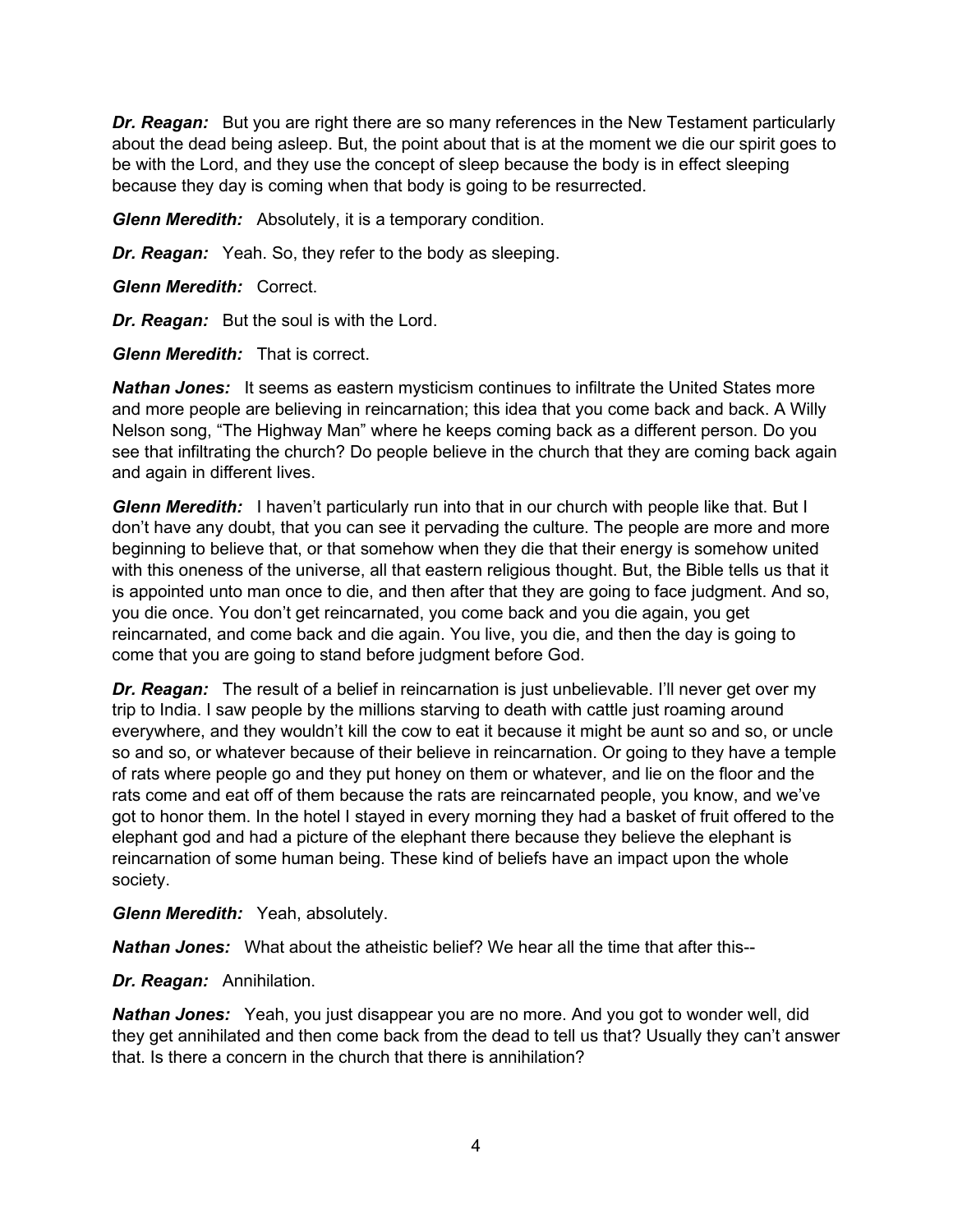*Glenn Meredith:* Well, again in our church I've been fortunate to pastor the same church for 37 years, and so we certainly do not believe that. And so, most of the people who come to our church I haven't found that. But clearly in this society we are leaving our biblical bases, so once you leave the truth, then you will fall for the lie, whatever lie.

**Dr. Reagan:** Well, the predominate philosophy in America today is humanism; a belief in man. And part of humanism is a belief that once you die, that's it, you're annihilated, it's over with. Such a wonderful hope.

*Glenn Meredith:* Yeah. Absolutely.

*Nathan Jones:* Eat. Drink. Be merry for tomorrow we shall die.

*Glenn Meredith:* One of the saddest experiences of my life was in my first church that I pastored. There was a gentleman who was a wonderful man who came to our church. Wonderful believer in Christ. But he only had one child and they were not even all the close, and the child had become part of a cult, and so they hadn't spoken in years. And so, this wonderful Christian man passes away. Well his child then was responsible for the funeral. So, this person asked the leaders of their cult to do the funeral. So, we are sitting at this service where of this wonderful Christian man, but it is being conducted by this cult that did not believe that there was life after death. They believed that this is all there was. And it struck me that it was one of the most hopeless situations I've ever seen, been part of. What are they going to say? They had no hope. They had nothing to say. No comment.

*Dr. Reagan:* You know that is one of the characteristics of Christianity as compared to other religions of the world. Most of world when there is a death you hire professional mourners and they come and they wail and they moan as loud as they can, because there seems to be no hope. But in Christianity there is such hope, such incredible hope. I read once about some missionaries who were in India and they had been there for like 10 or 11 years and they felt like they were getting nowhere, they were not bringing anybody to the Lord. And one day they are out driving, and they come around a corner and there was a truck and they hit head-on, and two of their three children were killed. And so, they had a funeral and all of their Indian friends that they had made during that 10 years came, and they were astonished that they were up there singing songs of celebration and talking about how they are with the Lord. And then people began to come to the Lord, because they saw the difference in death for Christians, and death for Hindus.

*Glenn Meredith:* Right. Absolutely. We have worked with an unreached people group, our church has, and this particular group they have no hope of course when people die. And when they've had people in their community who have passed away, it is what you said, they all get together for like 40 days, they just mourn and wail, and dress in black, and it is just a hopeless culture, hopeless situation. It ought to be in the middle of that we ought to be shining forth as bright lights, right, because we have the hope that is in Christ.

#### *Nathan Jones:* Amen. Hallelujah.

*Dr. Reagan:* Well, I tell you what Paul said in Philippians 1:21 to die is gain. What in the world does that mean, because most people think of death as loss? So, what we are going to do is take a brief break, come back and start with that statement: To die is gain. What does that mean?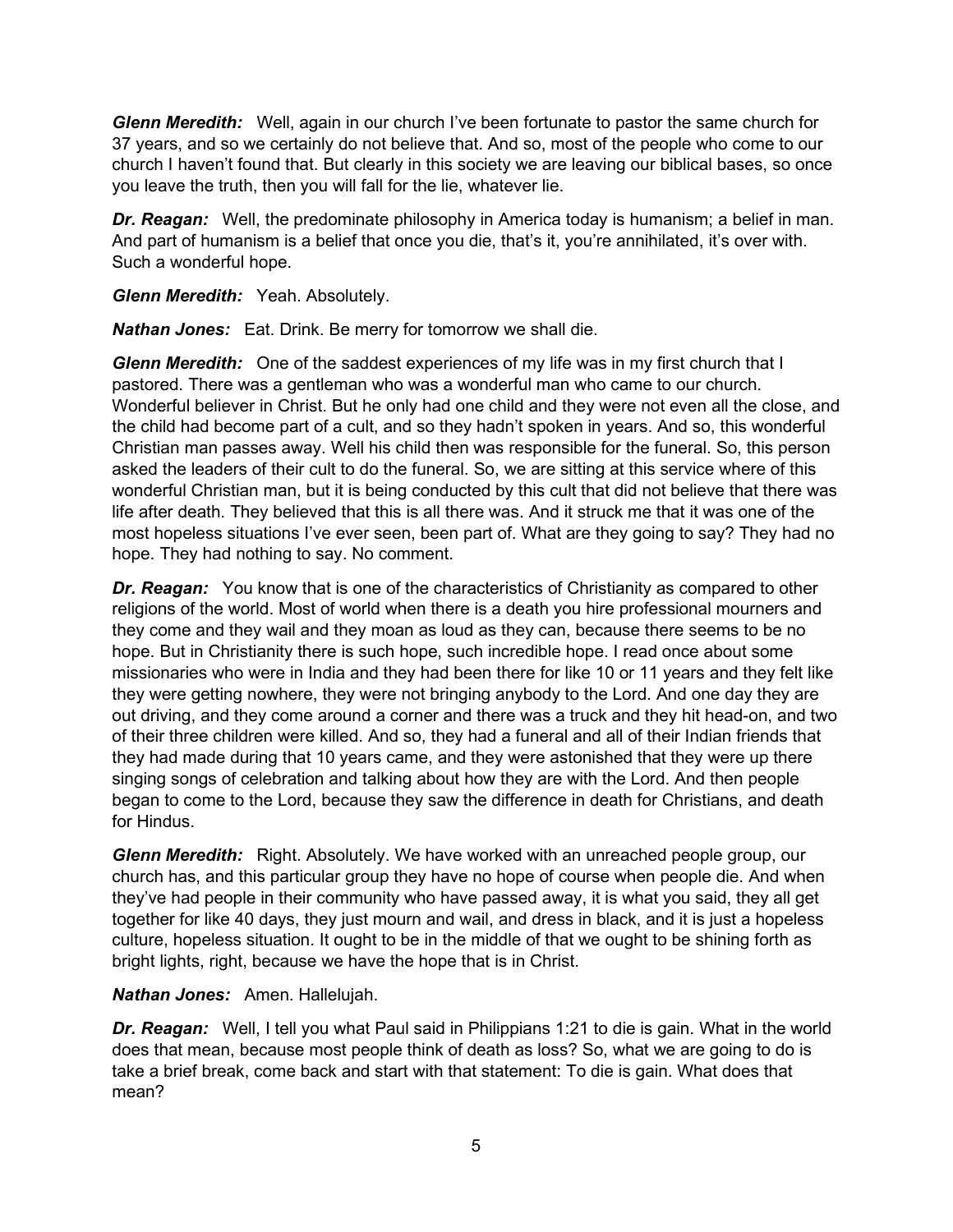### **Part 2**

*Nathan Jones:* Welcome back to Christ in Prophecy and our interview with Glenn Meredith the pastor of the Brookhaven Church in McKinney, Texas. Well, Pastor Glenn first let's look at Philippians 1:21, again, I want to go back to that, what Dave said, "For to me to live is Christ, and to die is gain." How can when you die you are gaining something? What does that mean?

*Glenn Meredith:* Well, I think it is important the first part of that verse where Paul says, "For me to live is Christ."

### *Nathan Jones:* Yes.

*Glenn Meredith:* And only if that's true can you say, "to die is gain." If a person doesn't know Jesus Christ, and if they have not lived their life for Him, then to die may be loss. If you spent your life accumulating wealth, then to die would be loss. But if you've spent your life serving Jesus, telling as many people as you can about Jesus. Making your life count for the kingdom, then for you to die is better. Paul goes right on to say in two verses later, I think it is, he says, "You know I am torn between the two."

#### *Dr. Reagan:* That's right.

*Glenn Meredith:* He says, "I desire to depart and to be with Christ, which is far, far better," he says. And so, he describes death as a departure. And a departure is like the beginning of a journey. So, he says, "Man, I long to start this journey." And of course, the journey doesn't last very long. You know it is kind of like if we went out to DFW airport today and we are taking a flight you would see a departure time, and arrival time and there are often hours in between. Well, earth departure time is heaven's arrival time. You know the moment Paul would say, "I start this journey." We instantly are in the presence of the Lord. But departure, he says, "I want to depart and be with Christ which is far better." So, when we talk about Heaven and all the wonders and beauties, and glories of Heaven, but really what makes Heaven, Heaven is Jesus.

### *Nathan Jones:* Amen.

*Glenn Meredith:* He says, "I am going to depart and be with Christ which is far better."

**Dr. Reagan:** And we find that attitude very seldom among Christians today. It's like we are clinging to this world like it's the only thing we've got, instead of looking forward to what's coming ahead. And I wish we could get that attitude across. I know John Wesley once said, they said, "What is the greatest accomplishment of your ministry?" And he said, "My people know how to die."

*Nathan Jones:* What a wonderful statement. That reminds me of that story of the rich man who had everything imaginable and when he was dying he was crying, "Oh, I'm leaving home. I'm leaving home." And then the poor pastor who devoted his life to the Lord he was dying at the same time on the other side of town, and when he was dying he was saying, "I am going home. I am going home." This life is not our home. That's our home.

### *Glenn Meredith:* Exactly.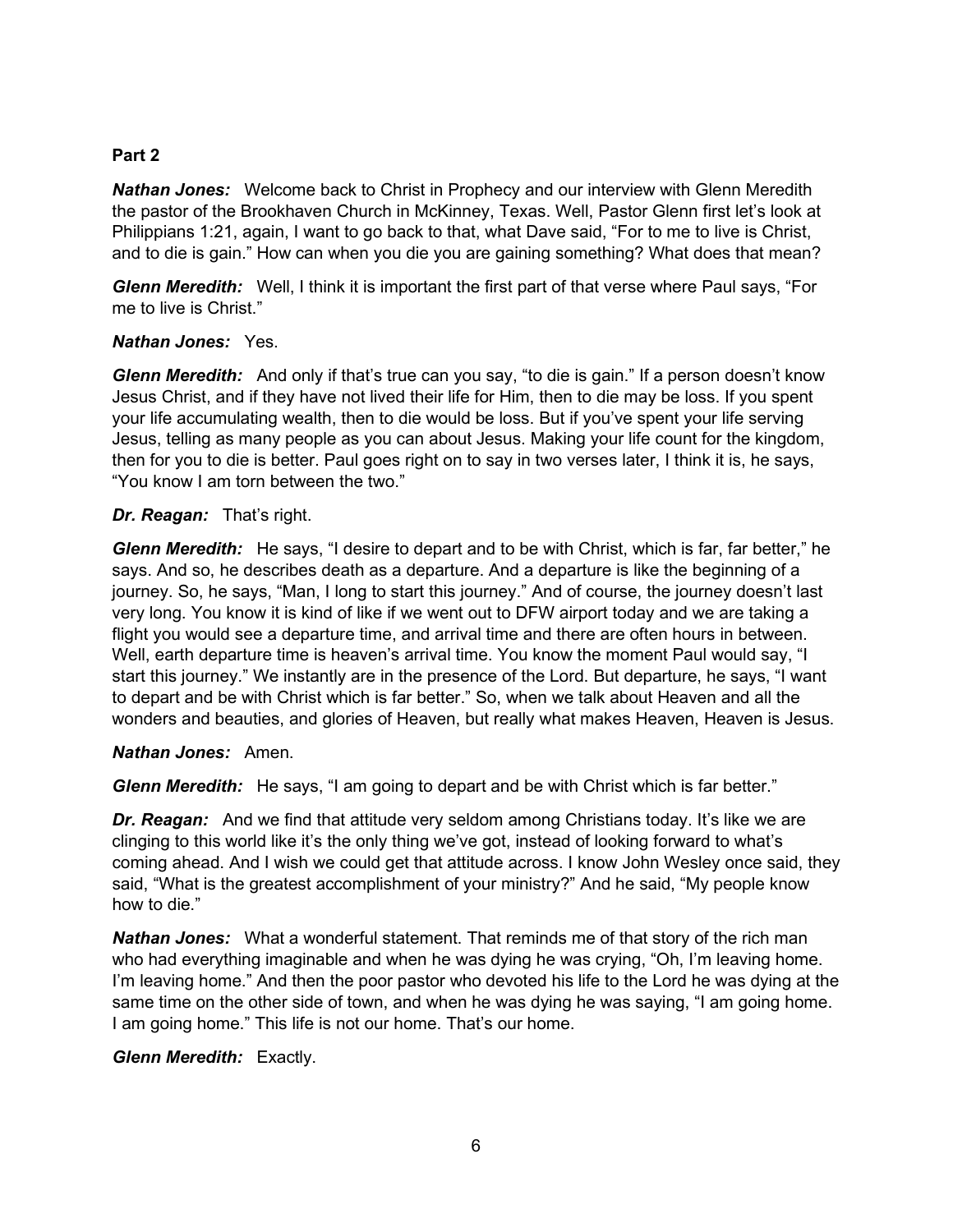*Dr. Reagan:* Glenn, you conducted a funeral recently at your church that I didn't get to attend, but I heard a lot of people talking about it. They said that you had given an illustration that really impacted them about a person walking through a door.

*Glenn Meredith:* Right.

*Dr. Reagan:* Tell us about that.

*Glenn Meredith:* We were talking about how, the Bible says Jesus when He died on the cross He was buried in the tomb, but on the third day He literally, bodily rose again from the dead. And when He did He conquered death, as the verse that you said as we began this program. In Revelation 1:18 He says, "I am the living One, I was dead and now I'm alive, and I now hold the keys to death, and Hades." So, Jesus has the authority over death. And so, we see often in the New Testament death this idea between earth and heaven it's almost like there's a door. And so, when Jesus was baptized for example it says then heaven opened, and the Spirit of God descended like a dove.

*Dr. Reagan:* John was taken up through a door.

*Glenn Meredith:* John it says the door opened in heaven. I heard a voice saying, "Come up here." And he went up. When Stephen was being martyred and stoned to death, it says he says, "I see heaven open, and I see Jesus standing at the right hand of the Father." Even Peter when he has the vision in Joppa on Simon the Tanner's home, and it says, "Then heaven opened and something like a giant sheet was let down from heaven." I imagine that between earth and heaven, between us and the Lord it is like this door. And Jesus said, "I have the key, and I am in control of when it happens." So, when it comes time for us to die, I believe that Jesus just takes that key, reaches down and opens that door. And I believe as a believer that we just look through that door and we just step through the door and we are right there with the Lord. Right into glory.

*Nathan Jones:* Then what do we see on the other side?

*Glenn Meredith:* Well, I have a wild imagination I suppose but I often--

*Dr. Reagan:* I just want to interject a thought before you do that, when I was growing up in the church we were taught that heaven was going to be an ethereal place, and that we would be sort of disembodied spirits floating around on clouds playing harps.

*Nathan Jones:* However, that works?

*Dr. Reagan:* I couldn't get excited about that.

*Glenn Meredith:* Absolutely.

*Dr. Reagan:* And I think that is the problem that people just don't know any idea of what is ahead of them, so they cling to this world. My wife is in a memory care facility right now, I go read to her every evening. And before I leave her I say, "Now, Ann do you remember our theme verse?" And our theme verse is Romans 8:18, "The sufferings of this present time are not worthy to be compared to the glory that is yet to be revealed to us." Talk about that glory.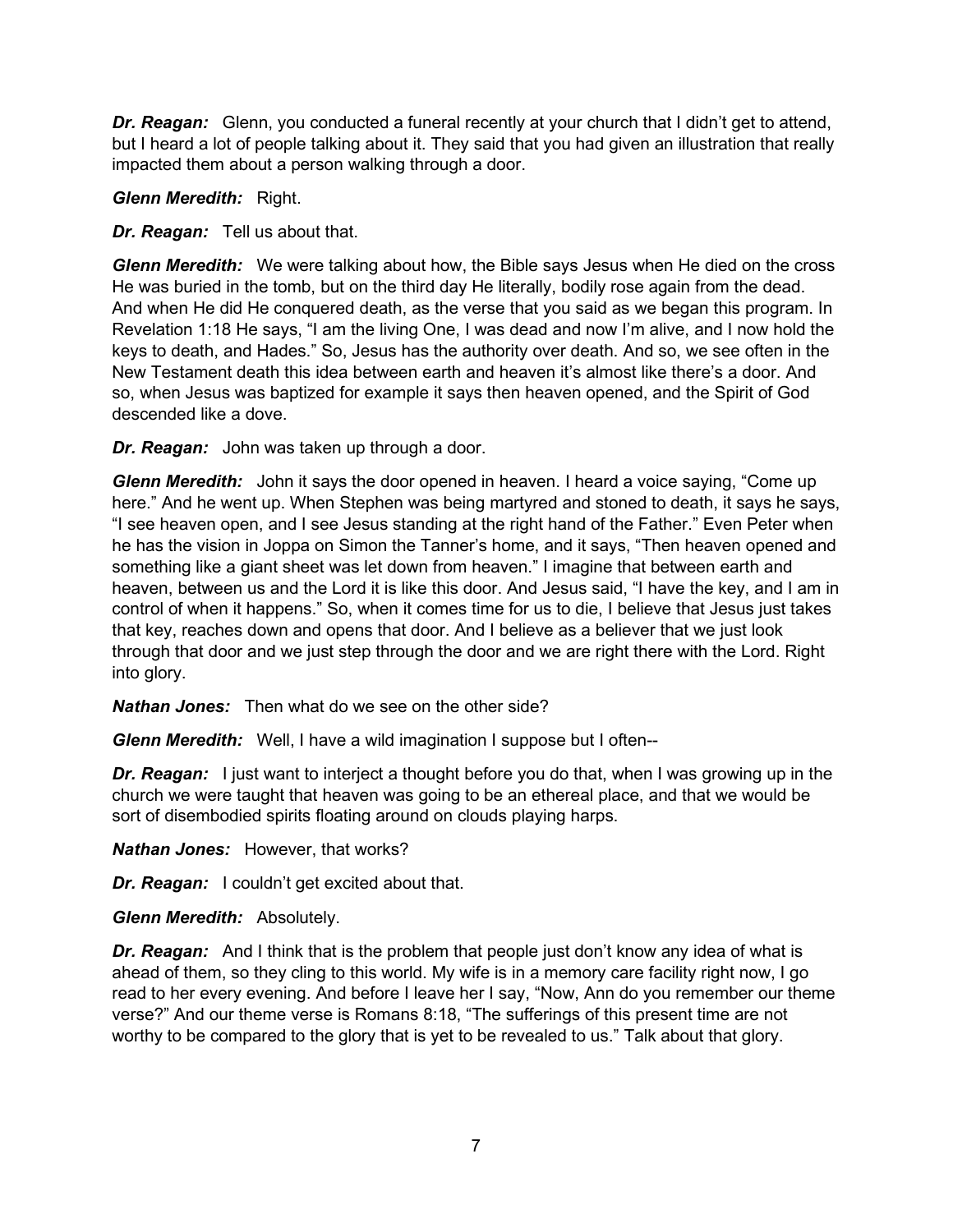*Glenn Meredith:* Well, I love your point about how heaven is not this ethereal, mystical place. And I think a lot of people including believers get their theology of heaven more from movies and TV shows.

*Dr. Reagan:* And eastern religion.

*Glenn Meredith:* Every time you see it presented on the screen it is always a cloudy, stark white, they are trying to create that it is other worldly.

### *Dr. Reagan:* Yes. Yes.

*Glenn Meredith:* But, and it is in that sense, but the Bible says heaven is a real place, and it is a physical city. And most people don't realize, most Christians don't even realize that heaven is not a spiritual place it is a physical city. It has dimension. The Bible says that it is a massive city that it is a 1,500 miles cubit city; 1,500 miles wide, 1,500 miles long, 1,500 miles high. That in this city there are walls. And the Bible says the walls of that city are made out of jasper; crystal clear. Which is, I've read that scholars say that word jasper is a Bible word for diamonds. So, could you imagine this beautiful city with diamond walls? And the Bible says that the city is made out of gold; it is so pure that it is transparent. The Bible tells us that this city has a main street, it calls it the great street of the city. So, imagine main street heaven, and it makes it way, and it ends right at the throne of God, and the throne of the Lamb which is right in the center of the city. So, you get this mental picture from Revelation 21 and 22, chapter 22 it says, "And the river of life flowing from the throne of God, flows down the middle of that great street." So, you have main street heaven, which is paved out of gold, which is like this boulevard with the river of the life flowing down the middle of it, and on either side of the river is the Tree of Life. Now, I picture in my mind that lining this river, down main street is the Tree of Life on either side, and it's just going to be beautiful.

*Dr. Reagan:* Puts out a different fruit every month.

*Glenn Meredith:* Every month. I grew up thinking that when you got to heaven it was just timeless, that everything was the same all the time.

*Nathan Jones:* And you don't eat; but there is a tree you eat from.

*Glenn Meredith:* There is a tree that every month it says that it produces a new crop of fruit, and it says that there are 12 crops of fruit, which means every year.

*Nathan Jones:* There's time.

*Glenn Meredith:* There's time in heaven.

*Dr. Reagan:* And there's tangible bodies.

*Glenn Meredith:* That's right.

*Dr. Reagan:* Glorified bodies. Immortal.

*Glenn Meredith:* Jesus rose in a physical body.

*Dr. Reagan:* They recognized Him.

*Glenn Meredith:* He said, "Touch Me. I'm not a ghost. Touch me. I am flesh and bones." And so, when He ascended into heaven, He ascended in the physical body. So, He's not been sitting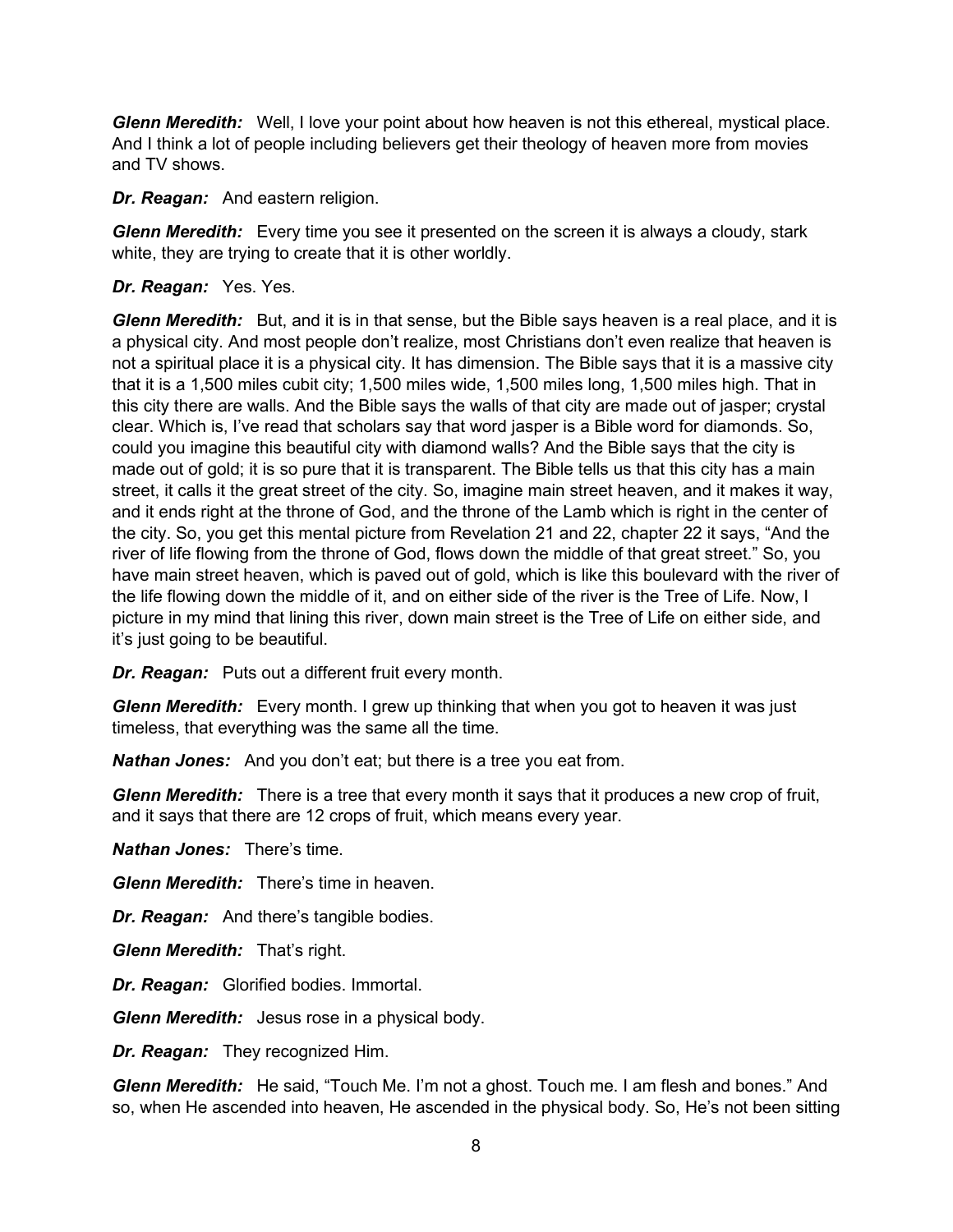up on a cloud for 2,000 years, He is in a physical city. And He says, "I'm going to prepare a place for you." We are going to one day, these same bodies that we have here are going to be resurrected. They are going to be physical bodies, and heaven is being prepared for people who live in physical bodies to be in this place called the Father's House or heaven. And that is I've heard you say so wonderfully, the Bible says there is going to be a new heaven and a new earth. So, then one day when this earth is remade by the Lord, then what we know as heaven now, the Father's House is going to descend, basically become the capital city of earth, and we are going to live here on earth in physical bodies in this wonderful place that God is preparing for us.

*Dr. Reagan:* So, it is all for real.

*Glenn Meredith:* It is. It's real.

**Dr. Reagan:** It's glorified bodies, new bodies, in a new Jerusalem, on a new earth, forever and ever in the presence of our Creator and our Redeemer.

*Glenn Meredith:* Absolutely. Except the curse has been lifted. There is no sin. There is no suffering.

*Dr. Reagan:* No pain. No death.

*Glenn Meredith:* No pain.

*Nathan Jones:* What is this when Jesus says that we get to sit on His throne during that time period?

*Glenn Meredith:* Wow. Isn't it incredible that the Lord gives the opportunity! That what we do for Christ now determines what our role, I think in eternity is going to be. We've talked about before, I think on this program that what we do in this life now, the Bible says there are going to be rewards, and there are going to be distinctions when we get to heaven one day. So, when we get to heaven, then if we've been faithful, we've lived for Christ now, we've been faithful in the responsibility He has given us now, then for all of eternity we are going to be able to serve the Lord in whatever responsibility He gives us. But there will be degrees of responsibility, and opportunities to reign with Him.

*Dr. Reagan:* And you have such wonderful teachings on rewards. And one of the points that you often make is those rewards are eternal, and we'll be able to look at this crown, or that crown and see that this was a martyr, this was a pastor, and this was a bishop and so forth and so on. And often people respond to me by saying, "Well, wouldn't that create a lot of jealously?" How do you respond to that?

*Glenn Meredith:* That's a good question.

*Dr. Reagan:* And I think we logically deduce therefore that well it couldn't possibly be true because we would be jealous.

*Nathan Jones:* It is all socialism up in heaven.

*Glenn Meredith:* Well, it is sort of like, you know my son is here today with me in the studio and if my son was some how was able to accomplish something in life that was far greater than anything I've ever done.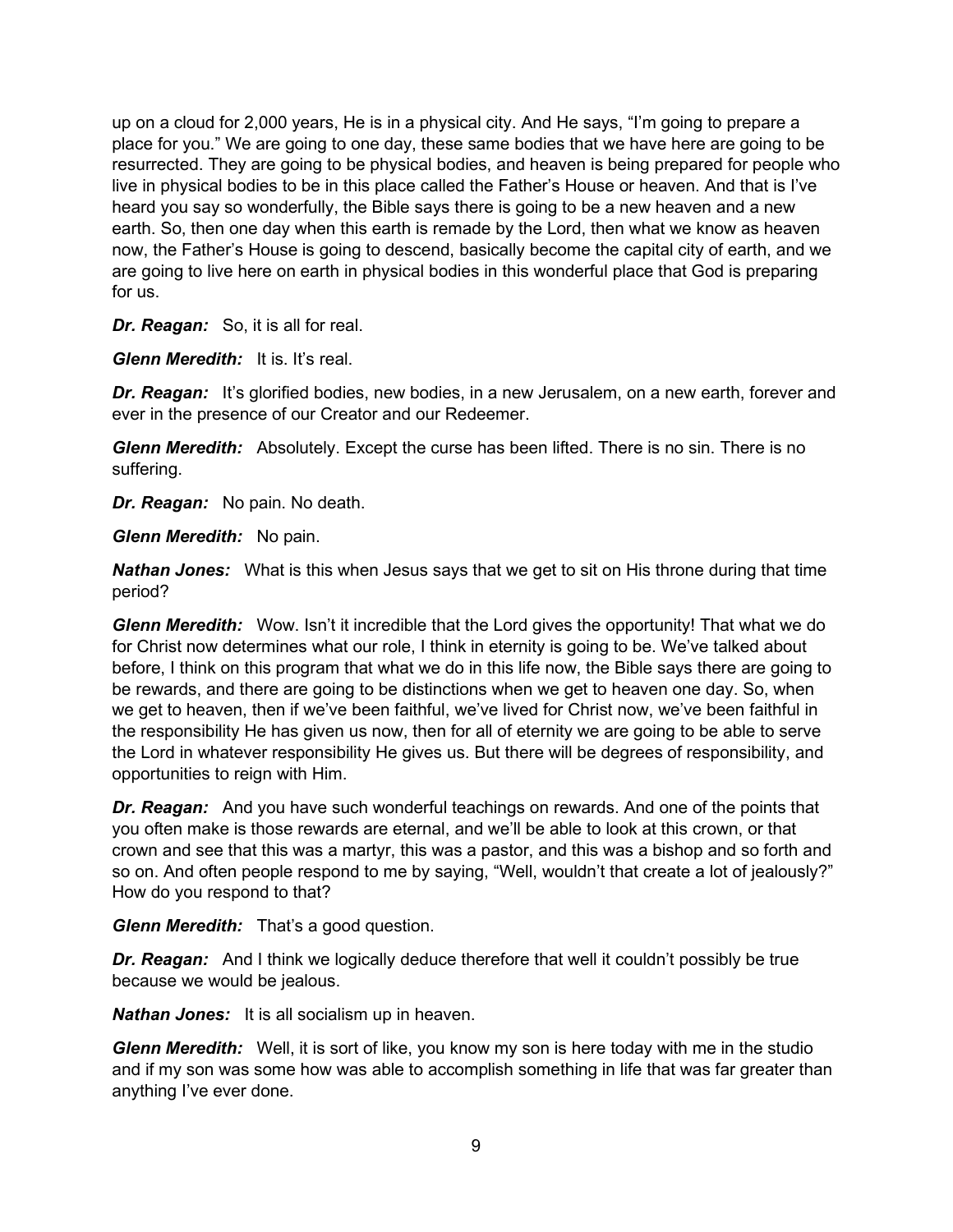*Dr. Reagan:* You wouldn't be jealous of him.

*Glenn Meredith:* I wouldn't be jealous. I would rejoice with him. I would be proud of him. I'd be happy.

**Dr. Reagan:** Furthermore, we are not going to have that sin nature.

*Glenn Meredith:* That is exactly right.

*Dr. Reagan:* So, I believe that when we see other believers in heaven we are going to rejoice with them. We are going to look at them and go, "Man, good job. You know way to go."

*Glenn Meredith:* We'll thank the missionaries.

*Dr. Reagan:* Absolutely.

*Nathan Jones:* And it is the Holy Spirit's work through us, too.

*Glenn Meredith:* Absolutely. Absolutely.

*Dr. Reagan:* You know another passage that I often quote to my wife is another statement by Paul, and it is over in the Corinthian letters, and that is, "No eye has seen, no ear has heard, nor has the mind of man conceived what God has prepared for those who love Him." But the very next verse says, "But the Spirit has revealed these things to us." And there is so much that is revealed in the scriptures concerning heaven that most people know nothing about.

*Glenn Meredith:* That's right. Over 500 times in the scriptures it talks about heaven, it calls it different things: the Father's House, He calls it the abode or the dwelling place of God, the New Jerusalem, the Holy City, the City of our God, and many other terms, but over 500 times it talks about this place called heaven; this real place that God is preparing for us. So, it is going to be wild. I don't think anybody is ever get to heaven and when they get there I don't think anybody is going to go, "Well, it is not quite as good as I thought it was going to be."

**Dr. Reagan:** I saw a onetime a poll that was taken among pastors, this was several years ago, and they asked, "What was the most common passage that people ask to have read to them when they are dying?" And I thought it would be the 23<sup>rd</sup> Psalm, and I'm sure that's asked but they said no it was John 14:1-3 where Jesus talked about He is preparing a place for you. Said people love to hear that passage.

*Glenn Meredith:* That's right. "I'll go prepare it, and then I'll come get you, that where I am there you can be."

*Dr. Reagan:* So, we should be looking forward to heaven, not being afraid of it.

*Glenn Meredith:* That's exactly right.

### *Dr. Reagan:* Okay.

*Glenn Meredith:* We can live in this world with the confidence that we are indestructible until God gets ready to takes us home. When He gets ready to take us to home there is nothing but glory and gain. And when we get ready to step through that door, even then the Bible says that God is with us.